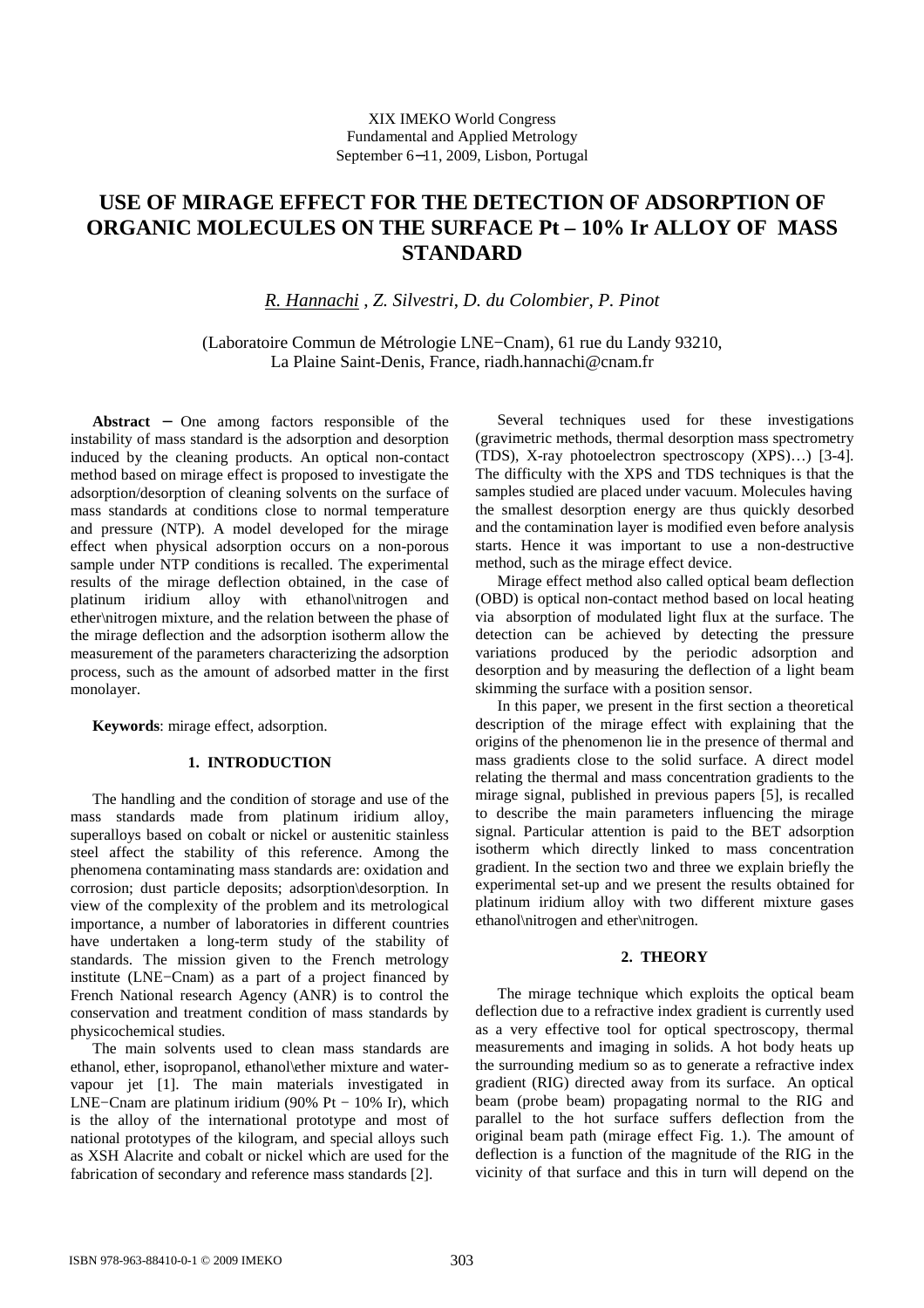various thermal parameters of the sample as well as the distance between the sample surface and the detector together with the relevant geometrical factors. The first quantitative explanations of the phenomenon were given by Silva et al. [5], who demonstrated that the mirage effect combines two contributions (thermal and mass concentrations) and is directly sensitive to the gradient of concentration of the absorbable molecules very close to the sample surface.



Fig. 1. Principle of detection by mirage effect, the probe beam is deflected in going through the heated area near the sample.

In the case of homogeneous solid sample at temperature *T* with presence of a mixture of two gases, A (noncondensable) and B (condensable) with  $C_A$  and  $C_B$  the respective amounts of matter per unit volume (mole concentration), we suppose that a thin film of adsorbed molecules B is formed at the surface of *S* which receives a uniform modulated flux of light (pump beam, see Fig. 1.); that the film is transparent; and that the pump beam is totally absorbed at the sample surface (metal). This film is partly vaporized during the half-period of illumination of the sample inducing a deflection of second beam (probe beam) with an angle  $\Phi_n$  due to the gradient of the gas refractive index *n* produced along *z* by both the temperature gradient and the concentration gradient [5]:

$$
\Phi_n = \frac{L}{n} \frac{RT_0}{P_0} \left\{ \left[ C_A \left( n_A^0 - I \right) + C_B \left( n_B^0 - I \right) \right] \frac{I}{T} \frac{\partial T}{\partial z} - \left( n_B^0 - n_A^0 \right) \frac{\partial C_B}{\partial z} \right\} \tag{1}
$$

The first term in (1) represents the contribution of the thermal gradient and the second term the contribution of the concentration gradient. These two gradients have been calculated analytically for a sinusoidal modulation and finally the complex expression of the periodic angle is given by:

$$
\Phi_{\mathbf{n}} = -(1+i)\frac{\mathbf{L}}{\mathbf{n}} \frac{\mathbf{T}_{g_0} \mathbf{T}_0}{\mathbf{T}^2} \frac{\mathbf{P}}{\mathbf{P}_0} \Biggl\{ \Biggl[ C_A \Bigl( \mathbf{n}_A^0 - 1 \Bigr) + C_B \Bigl( \mathbf{n}_B^0 - 1 \Bigr) \Biggr] \frac{e^{-(1+i)(z - 1_f)/\mu_g}}{\mu_g} -\Biggl[ C_B \Bigl( \mathbf{n}_B^0 - \mathbf{n}_A^0 \Bigr) \frac{(1 - X)(q / RT - 1)}{1 - X + (1 - i)X(\mu_D/2l_g)(1 + l_g/Y_PRTX)} \Biggr] \times (2) \frac{e^{-(1+i)(z - l_f)/\mu_D}}{\mu_D} \Biggr\}
$$

where *R* is the molar gas constant, *X* is the molar fraction of condensable gas,  $T_{g0}$  is the complex amplitude of the periodic sample surface temperature, *L* is the length of interaction between the probe beam and the heated gases, *l<sup>f</sup>* is the thickness of adsorbed gases, *q* is the isosteric adsorption heat,  $\mu_g$  and  $\mu_D$  are respectively the thermal and mass diffusion length and the index zero denotes quantities evaluated at NTP conditions (pressure *P<sup>0</sup>* and temperature  $T_0$ ).  $Y_P$  is the derivative of adsorption isotherm with partial pressure at a given temperature *T*.

Brunauer, Emmett and Teller proposed a model (BET equation) [7] for the case of multilayer adsorption :

$$
Y = Y_I \frac{C_I x}{\left(I - x\right)\left(I + \left(C_I - I\right)x\right)}
$$

where  $x = P_B/P_{sat}$ ,  $P_{sat}$  the vapour saturation pressure,  $Y_I$ represents the amount of adsorbed matter per unit surface in the first layer, and  $C<sub>l</sub>$  is a parameter related to the difference between the heat of adsorption on the first monolayer and the heat of condensation, characterizing the type of adsorption.

#### **3. EXPERIMENTAL SET-UP**

The experimental procedure and set-up have been presented elsewhere [6] and are described here only briefly.

The main parts of the experimental set-up are: the sample cell and the balloon for preparation of the gas mixture. The top surface of the sample is illuminated by a modulated light beam from a 12 V, 50 W tungsten filament lamp. The sample, a 1 cm diameter cylinder enclosed in a 40  $\text{cm}^3$  glass cell with silica windows, is fixed to a copper holder pressed against the cold surface of a Peltier element used to vary the sample temperature. The whole cell is placed on a rotation plate fixed to a vertical translation stage, allowing alignment and positioning of the sample surface relative to the probe beam from a He-Ne laser. The temperature of the sample is measured with a thermistor introduced through the sample holder. The deflection of a probe beam from the periodically oscillating thermal bump, caused by local laser heating, is detected by quadrant detector.

## **4. EXPERIMENTAL RESULTS**

The results of laser beam deflection, presented in Fig. 2., were obtained for a platinum iridium sample and a mixture of ethanol, as the adsorbable vapour, and nitrogen. The experimental conditions are: the molar fraction of ethanol 0.07; sample/probe-beam distance 150µ*m*; modulation frequency 225Hz; surface temperature 285K.

From (2) it is possible to simulate the experimental phase of the mirage signal and after we can deduce the adsorption isotherm by the computation of  $Y_I$  and  $C_I$ parameters. From Fig. 2. we can determine that the mirage model introduced above represents well all the physical phenomena and we can conclude that the BET adsorbed isotherm, used in the theoretical model, give a good description of the adsorption phenomenon.